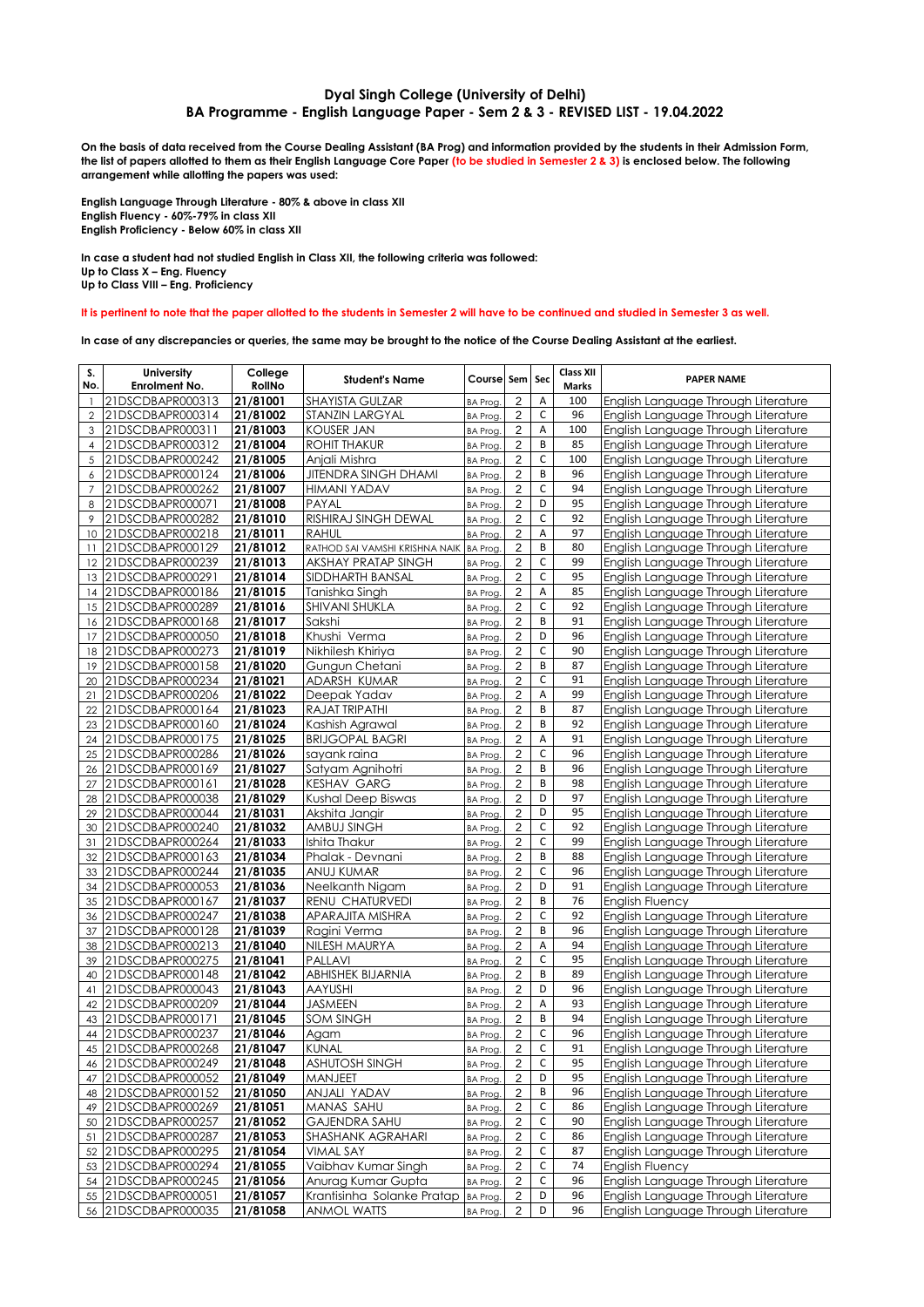| 57       | 21DSCDBAPR000288      | 21/81059             | <b>SHIVAM AGRAHARI</b>    | BA Prog.                          | $\overline{2}$          | C           | 85  | English Language Through Literature |
|----------|-----------------------|----------------------|---------------------------|-----------------------------------|-------------------------|-------------|-----|-------------------------------------|
| 58       | 21DSCDBAPR000256      | 21/81060             | <b>DEVILAL</b>            | <b>BA Prog</b>                    | $\overline{2}$          | $\mathsf C$ | 92  | English Language Through Literature |
|          | 59 21DSCDBAPR000274   | 21/81061             | Palak Rajani              | <b>BA Prog</b>                    | $\overline{2}$          | C           | 96  | English Language Through Literature |
| 60       | 21DSCDBAPR000236      | 21/81062             | ADITYA NATH CHAUDHARY     | <b>BA Prog.</b>                   | $\overline{2}$          | $\mathsf C$ | 81  | English Language Through Literature |
|          | 21DSCDBAPR000137      | 21/81063             | Jayesh Jain               |                                   | $\overline{2}$          | B           | 93  | English Language Through Literature |
| 61       |                       |                      | <b>DIVANSHU SINGHAL</b>   | <b>BA Prog.</b>                   |                         | А           | 96  |                                     |
| 62       | 21DSCDBAPR000208      | 21/81064<br>21/81065 | AYUSH KUMAR GUPTA         | <b>BA Prog.</b>                   | $\overline{2}$          | B           |     | English Language Through Literature |
| 63       | 21DSCDBAPR000154      |                      |                           | BA Prog.                          | $\overline{2}$          |             | 96  | English Language Through Literature |
| 64       | 21DSCDBAPR000033      | 21/81066             | Shubhangi Pathak          | <b>BA Prog</b>                    | $\overline{c}$          | D           | 97  | English Language Through Literature |
| 65       | 21DSCDBAPR000056      | 21/81067             | SNEHA GUPTA               | <b>BA Prog</b>                    | $\overline{2}$          | D           | 96  | English Language Through Literature |
| 66       | 21DSCDBAPR000173      | 21/81068             | Vishwas Gautam            | <b>BA Prog</b>                    | $\overline{2}$          | B           | 95  | English Language Through Literature |
| 67       | 21DSCDBAPR000170      | 21/81069             | SHIVAM PRAJAPATI          | <b>BA Prog</b>                    | $\sqrt{2}$              | B           | 90  | English Language Through Literature |
| 68       | 21DSCDBAPR000151      | 21/81070             | AMAR KRISHNA J. N         | BA Prog.                          | $\overline{c}$          | B           | 100 | English Language Through Literature |
| 69       | 21DSCDBAPR000153      | 21/81071             | AVINASH SHARMA            | <b>BA Prog</b>                    | $\overline{2}$          | B           | 98  | English Language Through Literature |
| 70       | 21DSCDBAPR000126      | 21/81072             | NIKITA                    | <b>BA Prog.</b>                   | $\overline{c}$          | B           | 95  | English Language Through Literature |
| 71       | 21DSCDBAPR000250      | 21/81073             | AVINASH SINGH YADAV       | <b>BA Prog</b>                    | $\overline{2}$          | $\mathsf C$ | 92  | English Language Through Literature |
| 72       | 21DSCDBAPR000049      | 21/81074             | <b>KARTIKEY SHUKLA</b>    | <b>BA Prog</b>                    | $\overline{2}$          | D           | 99  | English Language Through Literature |
| 73       | 21DSCDBAPR000221      | 21/81075             | <b>TUSHAR</b>             | <b>BA Prog.</b>                   | $\overline{2}$          | Α           | 94  | English Language Through Literature |
| 74       | 21DSCDBAPR000222      | 21/81076             | <b>VINITA KUMARI</b>      | <b>BA Prog.</b>                   | $\overline{2}$          | A           | 89  | English Language Through Literature |
| 75       | 21DSCDBAPR000205      | 21/81077             | <b>ASTHA JOHN</b>         | <b>BA Prog.</b>                   | $\overline{2}$          | Α           | 98  | English Language Through Literature |
| 76       | 21DSCDBAPR000210      | 21/81078             | KARTIKEY SHARMA           | <b>BA Prog</b>                    | $\overline{\mathbf{c}}$ | Α           | 95  | English Language Through Literature |
| 77       | 21DSCDBAPR000281      | 21/81079             | RIDHIMA DHINDHWAL         | <b>BA Prog</b>                    | $\overline{2}$          | $\mathsf C$ | 95  | English Language Through Literature |
| 78       | 21DSCDBAPR000181      | 21/81080             | PREETY RAO                | <b>BA Prog</b>                    | $\overline{2}$          | А           | 88  | English Language Through Literature |
| 79       | 21DSCDBAPR000184      | 21/81081             | Shreya verma              | <b>BA Prog</b>                    | $\overline{2}$          | A           | 97  | English Language Through Literature |
| 80       | 21DSCDBAPR000272      | 21/81082             | <b>NEHA</b>               | <b>BA Prog.</b>                   | $\overline{2}$          | $\mathsf C$ | 95  | English Language Through Literature |
| 81       | 21DSCDBAPR000231      | 21/81083             | AAKASH YADAV              | <b>BA Prog.</b>                   | $\overline{2}$          | $\mathsf C$ | 91  | English Language Through Literature |
| 82       | 21DSCDBAPR000212      | 21/81084             | <b>MUSKAN KHAN</b>        | <b>BA Prog.</b>                   | $\overline{2}$          | Α           | 95  | English Language Through Literature |
| 83       | 21DSCDBAPR000041      | 21/81085             | Shubhojeet Chatterjee     | <b>BA Prog</b>                    | $\overline{\mathbf{c}}$ | D           | 98  | English Language Through Literature |
| 84       | 21DSCDBAPR000200      | 21/81086             | AMIT                      | <b>BA Prog</b>                    | $\overline{2}$          | A           | 96  | English Language Through Literature |
| 85       | 21DSCDBAPR000298      | 21/81087             | VISHNU                    | <b>BA Prog</b>                    | $\overline{2}$          | $\mathsf C$ | 77  | <b>English Fluency</b>              |
| 86       | 21DSCDBAPR000196      | 21/81088             | Pratap Singh              |                                   | $\overline{2}$          | $\mathsf C$ | 95  | English Language Through Literature |
| 87       | 21DSCDBAPR000260      | 21/81089             | Harshit Namdev            | <b>BA Prog</b><br><b>BA Prog.</b> | $\overline{2}$          | $\mathsf C$ | 96  | English Language Through Literature |
|          | 21DSCDBAPR000119      | 21/81090             | ANJALI                    |                                   | $\overline{c}$          | D           | 96  | English Language Through Literature |
| 88       | 21DSCDBAPR000063      | 21/81091             | <b>BHUMIKA SINGH</b>      | <b>BA Prog</b>                    | $\overline{c}$          | D           | 92  | English Language Through Literature |
| 89       | 21DSCDBAPR000267      | 21/81092             | KHUSHI GUPTA              | <b>BA Prog</b>                    | $\overline{2}$          | C           | 96  |                                     |
| 90<br>91 | 21DSCDBAPR000266      |                      | <b>KASHISH YADAV</b>      | <b>BA Prog</b>                    | $\overline{2}$          | $\mathsf C$ | 94  | English Language Through Literature |
|          |                       | 21/81093             |                           | <b>BA Prog</b>                    |                         | C           | 96  | English Language Through Literature |
| 92       | 21DSCDBAPR000280      | 21/81094             | Rehan Dutt                | <b>BA Prog.</b>                   | $\overline{2}$          |             |     | English Language Through Literature |
| 93       | 21DSCDBAPR000285      | 21/81095             | Rohan                     | <b>BA Prog</b>                    | $\overline{c}$          | C           | 92  | English Language Through Literature |
| 94       | 21DSCDBAPR000238      | 21/81096             | AKRITI KESARWANI          | BA Prog.                          | $\overline{2}$          | C           | 94  | English Language Through Literature |
| 95       | 21DSCDBAPR000235      | 21/81097             | <b>ADITI KESARWANI</b>    | <b>BA Prog</b>                    | $\overline{c}$          | C           | 94  | English Language Through Literature |
| 96       | 21DSCDBAPR000217      | 21/81098             | Radhika Bhadoria          | <b>BA Prog</b>                    | $\overline{2}$          | A           | 95  | English Language Through Literature |
| 97       | 21DSCDBAPR000261      | 21/81099             | Heeral Chandak Maheshwari | <b>BA Prog</b>                    | $\overline{2}$          | C           | 90  | English Language Through Literature |
| 98       | 21DSCDBAPR000276      | 21/81101             | Pankaj Kumar              | <b>BA Prog</b>                    | $\overline{2}$          | C           | 96  | English Language Through Literature |
| 99       | 21DSCDBAPR000284      | 21/81102             | <b>RIYATYAGI</b>          | <b>BA Prog.</b>                   | $\overline{\mathbf{c}}$ | C           | 91  | English Language Through Literature |
| 100      | 21DSCDBAPR000279      | 21/81103             | Radhakrishan              | <b>BA Prog</b>                    | $\overline{c}$          | C           | 95  | English Language Through Literature |
| 101      | 21DSCDBAPR000254      | 21/81105             | DEEPAK KUMAR MEENA        | <b>BA Prog.</b>                   | $\overline{c}$          | $\mathsf C$ | 92  | English Language Through Literature |
| 102      | 21DSCDBAPR000156      | 21/81106             | Divyanshi Srivastava      | <b>BA Prog</b>                    | $\overline{2}$          | B           | 95  | English Language Through Literature |
|          | 103 21DSCDBAPR000219  | 21/81107             | Sanjeev Kumar Jal         | <b>BA Prog.</b>                   | $\overline{2}$          | A           | 96  | English Language Through Literature |
|          | 104 21 DSCDBAPR000045 | 21/81108             | ANANYA MAHAJAN            | BA Prog.                          | 2                       | D           | 96  | English Language Through Literature |
|          | 105 21DSCDBAPR000290  | 21/81109             | SHRUTI SRIVASTAVA         | <b>BA Prog.</b>                   | $\overline{2}$          | $\mathsf C$ | 95  | English Language Through Literature |
|          | 106 21DSCDBAPR000215  | 21/81110             | Priyanshi Vyas            | <b>BA Prog.</b>                   | $\overline{\mathbf{c}}$ | Α           | 97  | English Language Through Literature |
|          | 107 21DSCDBAPR000258  | 21/81111             | gaurav singh jadon        | <b>BA Prog.</b>                   | $\overline{c}$          | C           | 97  | English Language Through Literature |
|          | 108 21DSCDBAPR000263  | 21/81112             | Himanshu Raja             | <b>BA Prog.</b>                   | $\overline{c}$          | $\mathsf C$ | 97  | English Language Through Literature |
|          | 109 21DSCDBAPR000202  | 21/81113             | ANJALI YADAV              | <b>BA Prog.</b>                   | 2                       | Α           | 75  | <b>English Fluency</b>              |
|          | 110 21DSCDBAPR000183  | 21/81114             | Shreya Singh              | <b>BA Prog</b>                    | $\overline{c}$          | А           | 98  | English Language Through Literature |
|          | 111 21DSCDBAPR000193  | 21/81115             | MITHU                     | <b>BA Prog.</b>                   | $\overline{c}$          | C           | 95  | English Language Through Literature |
|          | 112 21DSCDBAPR000214  | 21/81116             | Parthib Deb               | BA Prog.                          | $\overline{c}$          | А           | 97  | English Language Through Literature |
|          | 113 21 DSCDBAPR000296 | 21/81117             | <b>VISHAL</b>             | <b>BA Prog.</b>                   | $\sqrt{2}$              | С           | 92  | English Language Through Literature |
|          | 114 21DSCDBAPR000246  | 21/81118             | ANURAG YADAV              | <b>BA Prog</b>                    | $\overline{\mathbf{c}}$ | $\mathsf C$ | 89  | English Language Through Literature |
|          | 115 21DSCDBAPR000166  | 21/81119             | REETIKA KHATRI            | <b>BA Prog</b>                    | $\overline{2}$          | B           | 98  | English Language Through Literature |
|          | 116 21DSCDBAPR000178  | 21/81120             | Janvi Verma               | <b>BA Prog.</b>                   | $\overline{c}$          | Α           | 98  | English Language Through Literature |
|          | 117 21DSCDBAPR000162  | 21/81121             | NIKHIL MORWAL             | <b>BA Prog.</b>                   | $\sqrt{2}$              | B           | 95  | English Language Through Literature |
|          | 118 21DSCDBAPR000293  | 21/81122             | Trishla Yadav             | <b>BA Prog.</b>                   | $\overline{\mathbf{c}}$ | $\mathsf C$ | 95  | English Language Through Literature |
|          | 119 21DSCDBAPR000182  | 21/81123             | Saurabh Bauddh            | <b>BA Prog.</b>                   | $\overline{\mathbf{c}}$ | Α           | 93  | English Language Through Literature |
|          | 120 21DSCDBAPR000259  | 21/81124             | Hardeep kaur              | <b>BA Prog</b>                    | $\overline{c}$          | С           | 95  | English Language Through Literature |
|          | 121 21DSCDBAPR000270  | 21/81125             | MAYANK RAO                | <b>BA Prog.</b>                   | 2                       | $\mathsf C$ | 95  | English Language Through Literature |
|          | 122 21DSCDBAPR000159  | 21/81126             | kartikay soni             | <b>BA Prog.</b>                   | $\overline{2}$          | B           | 93  | English Language Through Literature |
|          | 123 21DSCDBAPR000255  | 21/81127             | Deepti Dwivedi            | <b>BA Prog.</b>                   | $\overline{c}$          | С           | 95  | English Language Through Literature |
|          | 124 21DSCDBAPR000174  | 21/81128             | Anubhav                   | <b>BA Prog.</b>                   | $\overline{c}$          | Α           | 77  | <b>English Fluency</b>              |
|          | 125 21 DSCDBAPR000150 | 21/81129             | Afroz Alam                | <b>BA Prog.</b>                   | 2                       | B           | 98  | English Language Through Literature |
|          | 126 21DSCDBAPR000046  | 21/81130             | <b>ASHUTOSH PANDEY</b>    | <b>BA Prog</b>                    | $\overline{\mathbf{c}}$ | D           | 88  | English Language Through Literature |
|          | 127 21DSCDBAPR000028  | 21/81131             | Deepika - Bhati           | <b>BA Prog.</b>                   | $\overline{2}$          | D           | 96  | English Language Through Literature |
|          | 128 21DSCDBAPR000283  | 21/81132             | RIYA LAMBA                | <b>BA Prog.</b>                   | 2                       | C           | 94  | English Language Through Literature |
|          | 129 21DSCDBAPR000204  | 21/81133             | Ashish Kumar              | <b>BA Prog.</b>                   | $\overline{c}$          | Α           | 96  | English Language Through Literature |
|          | 130 21DSCDBAPR000123  | 21/81134             | ADITYA KUMAR GUPTA        | <b>BA Prog.</b>                   | $\overline{c}$          | B           | 99  | English Language Through Literature |
|          | 131 21DSCDBAPR000230  | 21/81135             | Aadi Sharma               | <b>BA Prog.</b>                   | $\overline{c}$          | C           | 96  | English Language Through Literature |
|          | 132 21DSCDBAPR000207  | 21/81136             | Deepika                   | <b>BA Prog</b>                    | 2                       | $\mathsf A$ | 95  | English Language Through Literature |
|          | 133 21DSCDBAPR000203  | 21/81137             | Arun Singh                | <b>BA Prog.</b>                   | 2                       | А           | 98  | English Language Through Literature |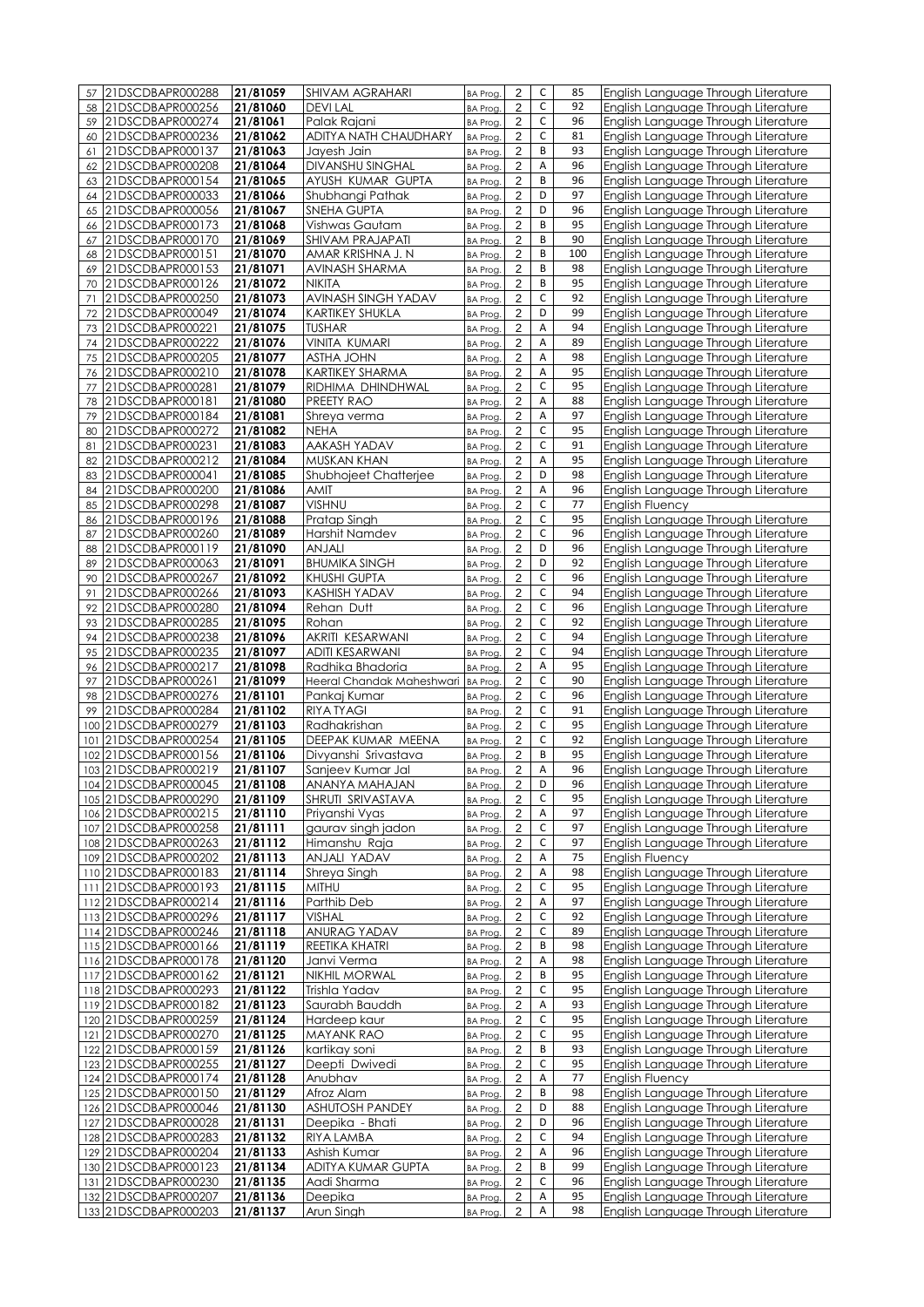| 134 21DSCDBAPR000040                            | 21/81138             | Sagar Verma                    | <b>BA Prog.</b>                   | $\overline{c}$                            | D                | 95       | English Language Through Literature                                        |
|-------------------------------------------------|----------------------|--------------------------------|-----------------------------------|-------------------------------------------|------------------|----------|----------------------------------------------------------------------------|
| 135 21DSCDBAPR000177                            | 21/81139             | DEEPANSHU LOHIA                | BA Prog.                          | $\overline{2}$                            | Α                | 91       | English Language Through Literature                                        |
| 136 21DSCDBAPR000265                            | 21/81140             | Jahnavi Singh                  | <b>BA Prog</b>                    | $\overline{\mathbf{c}}$                   | C                | 97       | English Language Through Literature                                        |
| 137 21DSCDBAPR000248                            | 21/81141             | Ashutosh Narayan Singh         | <b>BA Prog</b>                    | $\overline{2}$                            | $\mathsf C$      | 95       | English Language Through Literature                                        |
| 138 21DSCDBAPR000241                            | 21/81142             | Aniket Pandey                  | <b>BA Prog</b>                    | $\overline{2}$                            | C                | 96       | English Language Through Literature                                        |
| 139 21DSCDBAPR000179                            | 21/81143             | Nikhil Yadav                   | <b>BA Prog</b>                    | $\overline{2}$                            | $\sf A$          | 95       | English Language Through Literature                                        |
| 140 21DSCDBAPR000271                            | 21/81144             | mimansha kumari                | <b>BA Prog.</b>                   | $\overline{2}$                            | C                | 95       | English Language Through Literature                                        |
| 141 21DSCDBAPR000292                            | 21/81145             | <b>TISHIR YADAV</b>            | <b>BA Prog</b>                    | $\overline{c}$                            | C                | 91       | English Language Through Literature                                        |
| 142 21DSCDBAPR000251                            | 21/81146             | Ayush Shukla                   | <b>BA Prog</b>                    | $\overline{2}$                            | $\mathsf C$      | 95       | English Language Through Literature                                        |
| 143 21DSCDBAPR000252                            | 21/81147             | <b>BHUPESH</b>                 | <b>BA Prog</b>                    | $\overline{\mathbf{c}}$                   | C                | 84       | English Language Through Literature                                        |
| 144 21DSCDBAPR000199                            | 21/81148             | Aastha Singh                   | <b>BA Prog</b>                    | $\overline{2}$                            | A                | 99       | English Language Through Literature                                        |
| 145 21DSCDBAPR000155                            | 21/81149             | bhoomika sinha                 | <b>BA Prog.</b>                   | $\overline{2}$                            | B                | 97       | English Language Through Literature                                        |
| 146 21DSCDBAPR000080                            | 21/81150             | Suman Jaiswal                  |                                   | $\overline{c}$                            | Α                | 96       | English Language Through Literature                                        |
|                                                 | 21/81151             | RABI KUMAR                     | <b>BA Prog</b>                    | $\overline{2}$                            | A                | 80       |                                                                            |
| 147 21DSCDBAPR000216                            |                      |                                | BA Prog.                          |                                           | $\mathsf C$      | 95       | English Language Through Literature                                        |
| 148 21DSCDBAPR000243                            | 21/81152             | Anshul Rao                     | <b>BA Prog</b>                    | $\overline{\mathbf{c}}$                   | A                | 88       | English Language Through Literature                                        |
| 149 21DSCDBAPR000220                            | 21/81153             | <b>SUNIL KUMAR</b>             | <b>BA Prog</b>                    | $\overline{2}$                            | B                |          | English Language Through Literature                                        |
| 150 21DSCDBAPR000157                            | 21/81154             | Gauri Gaherwar                 | <b>BA Prog.</b>                   | $\overline{2}$                            | B                | 96       | English Language Through Literature                                        |
| 151 21DSCDBAPR000172                            | 21/81155             | varun vishal                   | <b>BA Prog.</b>                   | $\overline{c}$                            | $\mathsf C$      | 97       | English Language Through Literature                                        |
| 152 21DSCDBAPR000277                            | 21/81156             | PARAS BHANDARI                 | <b>BA Prog.</b>                   | $\overline{2}$                            |                  | 93       | English Language Through Literature                                        |
| 153 21DSCDBAPR000055                            | 21/81157             | SHONAI SHARMA                  | <b>BA Prog</b>                    | $\overline{c}$                            | D                | 95       | English Language Through Literature                                        |
| 154 21DSCDBAPR000190                            | 21/81158             | Jaya                           | <b>BA Prog.</b>                   | $\overline{c}$                            | $\mathsf C$      | 95       | English Language Through Literature                                        |
| 155 21DSCDBAPR000191                            | 21/81159             | Jyoti Yadav                    | <b>BA Prog</b>                    | $\overline{2}$                            | C                | 94       | English Language Through Literature                                        |
| 156 21DSCDBAPR000226                            | 21/81160             | Shriyashi Singh Thakur         | <b>BA Prog</b>                    | $\overline{2}$                            | $\mathsf C$      | 92       | English Language Through Literature                                        |
| 157 21DSCDBAPR000187                            | 21/81161             | AJAY KUMAR                     | <b>BA Prog.</b>                   | $\overline{2}$                            | $\mathsf C$      | 91       | English Language Through Literature                                        |
| 158 21DSCDBAPR000034                            | 21/81162             | Soyab Hussain                  | <b>BA Prog</b>                    | $\overline{2}$                            | D                | 92       | English Language Through Literature                                        |
| 159 21DSCDBAPR000189                            | 21/81163             | Ishant                         | BA Prog.                          | $\overline{2}$                            | $\mathsf C$      | 90       | English Language Through Literature                                        |
| 160 21DSCDBAPR000030                            | 21/81164             | Karan Kumar                    | <b>BA Prog.</b>                   | $\overline{\mathbf{c}}$                   | D<br>$\mathsf C$ | 93<br>92 | English Language Through Literature                                        |
| 21DSCDBAPR000301<br>161<br>162 21DSCDBAPR000127 | $\sqrt{21/81165}$    | <b>GARVITA SAINI</b>           | <b>BA Prog</b>                    | $\overline{2}$                            | B                | 97       | English Language Through Literature                                        |
| 163 21DSCDBAPR000305                            | 21/81166<br>21/81167 | PRIYANSHU SAINI<br>RAJ VARDHAN | <b>BA Prog</b>                    | $\overline{2}$<br>$\overline{2}$          | $\mathsf C$      | 90       | English Language Through Literature<br>English Language Through Literature |
| 164 21DSCDBAPR000125                            | 21/81168             | Kushagra Chaudhary             | <b>BA Prog</b><br><b>BA Prog.</b> | $\overline{2}$                            | B                | 98       | English Language Through Literature                                        |
| 165 21DSCDBAPR000031                            | 21/81169             |                                |                                   | $\overline{2}$                            | D                | 91       | English Language Through Literature                                        |
| 166 21DSCDBAPR000194                            | 21/81170             | Karishma<br>NIKITA             | BA Prog.                          | $\overline{c}$                            | $\mathsf C$      | 95       | English Language Through Literature                                        |
| 167 21DSCDBAPR000068                            | 21/81171             | Fatima                         | <b>BA Prog</b><br><b>BA Prog</b>  | $\overline{\mathbf{c}}$                   | D                | 95       | English Language Through Literature                                        |
| 168 21DSCDBAPR000304                            | 21/81172             | <b>PULKIT</b>                  | <b>BA Prog</b>                    | $\overline{c}$                            | $\mathsf C$      | 93       | English Language Through Literature                                        |
| 169 21DSCDBAPR000059                            | 21/81173             | KAJAL KIRAN                    | <b>BA Prog</b>                    | $\overline{2}$                            | D                | 81       | English Language Through Literature                                        |
| 170 21DSCDBAPR000066                            | 21/81174             | SACHIN KUMAR                   | <b>BA Prog</b>                    | $\overline{c}$                            | D                | 90       | English Language Through Literature                                        |
| 171 21DSCDBAPR000131                            | 21/81175             | Shiva                          | BA Prog.                          | $\overline{\mathbf{c}}$                   | B                | 89       | English Language Through Literature                                        |
| 172 21DSCDBAPR000132                            | 21/81176             | <b>VIRENDER SINGH</b>          | <b>BA Prog</b>                    | $\overline{c}$                            | B                | 92       | English Language Through Literature                                        |
| 173 21DSCDBAPR000147                            | 21/81178             | <b>GARGI SINGH BHADU</b>       | <b>BA Prog</b>                    | $\overline{2}$                            | $\mathsf C$      | 94       | English Language Through Literature                                        |
| 174 21DSCDBAPR000130                            | 21/81179             | Saurabh Gole                   | <b>BA Prog</b>                    | $\overline{2}$                            | B                | 96       | English Language Through Literature                                        |
| 175 21DSCDBAPR000188                            | 21/81181             | DIGVIJAY SINGH RAJAWAT         | <b>BA Prog</b>                    | $\overline{2}$                            | $\mathsf C$      | 95       | English Language Through Literature                                        |
| 176 21DSCDBAPR000029                            | 21/81182             | <b>DISHA AGARWAL</b>           | <b>BA Prog.</b>                   | $\overline{2}$                            | D                | 96       | English Language Through Literature                                        |
| 177 21DSCDBAPR000076                            | 21/81183             | Dev Thakral                    | <b>BA Prog.</b>                   | $\overline{c}$                            | A                | 91       | English Language Through Literature                                        |
| 178 21DSCDBAPR000133                            | $\sqrt{21/81184}$    | Yuvraj Singh Gurjar            | <b>BA Prog.</b>                   | $\overline{\mathbf{c}}$                   | B                | 94       | English Language Through Literature                                        |
| 179 21DSCDBAPR000310                            | 21/81185             | Yugal Pokhriyal                | <b>BA Prog</b>                    | $\overline{\mathbf{c}}$                   | С                | 92       | English Language Through Literature                                        |
| 180 21DSCDBAPR000308                            | 21/81186             | Shivika Sharma                 | <b>BA Prog</b>                    | $\overline{2}$                            | $\mathsf C$      | 95       | English Language Through Literature                                        |
| 181 21 DSCDBAPR000146                           | 21/81187             | Dhananjay Kapur                | BA Prog.                          | 2                                         | C                | 95       | English Language Through Literature                                        |
| 182 21DSCDBAPR000121                            | 21/81188             | REYYI LIKHITH                  | <b>BA Prog.</b>                   | $\overline{c}$                            | D                | 84       | English Language Through Literature                                        |
| 183 21DSCDBAPR000086                            | 21/81189             | <b>GREENA RANI</b>             | <b>BA Prog.</b>                   | $\overline{\mathbf{c}}$                   | Α                | 68       | English Fluency                                                            |
| 184 21DSCDBAPR000229                            | 21/81190             | VAISHNAV WARRIER               | <b>BA Prog.</b>                   | $\overline{c}$                            | C                | 95       | English Language Through Literature                                        |
| 185 21DSCDBAPR000114                            | 21/81191             | RAJAN RASTOGI                  | BA Prog.                          | 2                                         | В                | 95       | English Language Through Literature                                        |
| 186 21DSCDBAPR000198                            | 21/81192             | Vidit Tripathi                 | <b>BA Prog.</b>                   | $\overline{\mathbf{c}}$                   | C                | 96       | English Language Through Literature                                        |
| 187 21DSCDBAPR000302                            | 21/81193             | kumari swati                   | <b>BA Prog</b>                    | $\overline{2}$                            | C                | 98       | English Language Through Literature                                        |
| 188 21DSCDBAPR000072                            | 21/81194             | Ritika Sharma                  | <b>BA Prog.</b>                   | $\overline{\mathbf{c}}$                   | D                | 94       | English Language Through Literature                                        |
| 189 21DSCDBAPR000111                            | 21/81195             | HARSHITA KHARE                 | <b>BA Prog.</b>                   | $\overline{2}$                            | B                | 91       | English Language Through Literature                                        |
| 190 21DSCDBAPR000120                            | 21/81196             | DIVYANSH VERMA                 | <b>BA Prog.</b>                   | $\overline{\mathbf{c}}$                   | D                | 95       | English Language Through Literature                                        |
| 191 21DSCDBAPR000227                            | 21/81197             | Suhani Sharma                  | <b>BA Prog.</b>                   | $\overline{\mathbf{c}}$                   | C                | 95       | English Language Through Literature                                        |
| 192 21DSCDBAPR000299                            | 21/81198             | <b>ANKIT</b>                   | <b>BA Prog</b>                    | $\overline{2}$                            | $\mathsf C$      | 94       | English Language Through Literature                                        |
| 193 21DSCDBAPR000192                            | 21/81199             | KHUSHBOO KULHARI               | <b>BA Prog.</b>                   | 2                                         | C                | 90       | English Language Through Literature                                        |
| 194 21DSCDBAPR000306                            | 21/81200             | Rishav Kumar                   | <b>BA Prog.</b>                   | $\overline{c}$                            | C                | 91       | English Language Through Literature                                        |
| 195 21DSCDBAPR000060                            | 21/81201             | MEENAKSHI                      | BA Prog.                          | $\overline{c}$                            | D                | 94       | English Language Through Literature                                        |
| 196 21DSCDBAPR000075                            | 21/81202             | SURESH KUMAR YADAV             | <b>BA Prog.</b>                   | $\overline{c}$                            | D                | 78       | <b>English Fluency</b>                                                     |
| 197 21DSCDBAPR000195                            | 21/81203             | <b>Palak Choudhary</b>         | <b>BA Prog.</b>                   | 2                                         | C                | 92       | English Language Through Literature                                        |
| 198 21DSCDBAPR000115                            | 21/81204             | Samriddhi Jaiswal              | <b>BA Prog</b>                    | $\overline{\mathbf{c}}$                   | В                | 93       | English Language Through Literature                                        |
| 199 21DSCDBAPR000309                            | 21/81205             | Shubhdeep Singh                | <b>BA Prog</b>                    | $\overline{2}$                            | C                | 99       | English Language Through Literature                                        |
| 200 21DSCDBAPR000145                            | 21/81206             | Ayaan Saifi                    | <b>BA Prog.</b>                   | $\overline{\mathbf{c}}$                   | C                | 91       | English Language Through Literature                                        |
| 201 21DSCDBAPR000197                            | 21/81207             | Shilpi Yadav                   | <b>BA Prog.</b>                   | $\overline{2}$                            | C                | 96       | English Language Through Literature                                        |
| 202 21DSCDBAPR000061                            | 21/81208             | Mrigank Shekhar Mishra         | <b>BA Prog.</b>                   | $\overline{\mathbf{c}}$                   | D                | 93       | English Language Through Literature                                        |
| 203 21DSCDBAPR000228                            | 21/81209             | <b>THARUNI PATEL YEDLA</b>     | <b>BA Prog.</b>                   | $\overline{c}$                            | C                | 94       | English Language Through Literature                                        |
| 204 21DSCDBAPR000303                            | 21/81210             | Piyush Maurya                  | <b>BA Prog.</b>                   | 2                                         | С                | 96       | English Language Through Literature                                        |
| 205 21DSCDBAPR000116                            | 21/81211             | SIDDHARTH AWANA                | <b>BA Prog.</b>                   | 2                                         | В<br>C           | 92<br>91 | English Language Through Literature                                        |
| 206 21DSCDBAPR000144                            | 21/81212             | Apoorva Singh                  | <b>BA Prog.</b>                   | $\overline{2}$                            | D                | 98       | English Language Through Literature                                        |
| 207 21DSCDBAPR000074<br>208 21DSCDBAPR000300    | 21/81213             | SHASHWAT SHIKHAR               | <b>BA Prog.</b>                   | $\overline{\mathbf{c}}$<br>$\overline{c}$ | $\mathsf C$      | 89       | English Language Through Literature<br>English Language Through Literature |
|                                                 | 21/81214<br>21/81215 | Aradhya Singh<br>ANJU KUMARI   | <b>BA Prog.</b>                   | 2                                         | D                | 66       | <b>English Fluency</b>                                                     |
| 209 21DSCDBAPR000067<br>210 21DSCDBAPR000094    | 21/81216             | <b>VIJAY BISHNOI</b>           | <b>BA Prog.</b>                   | 2                                         | А                | 85       | English Language Through Literature                                        |
|                                                 |                      |                                | <b>BA Prog</b>                    |                                           |                  |          |                                                                            |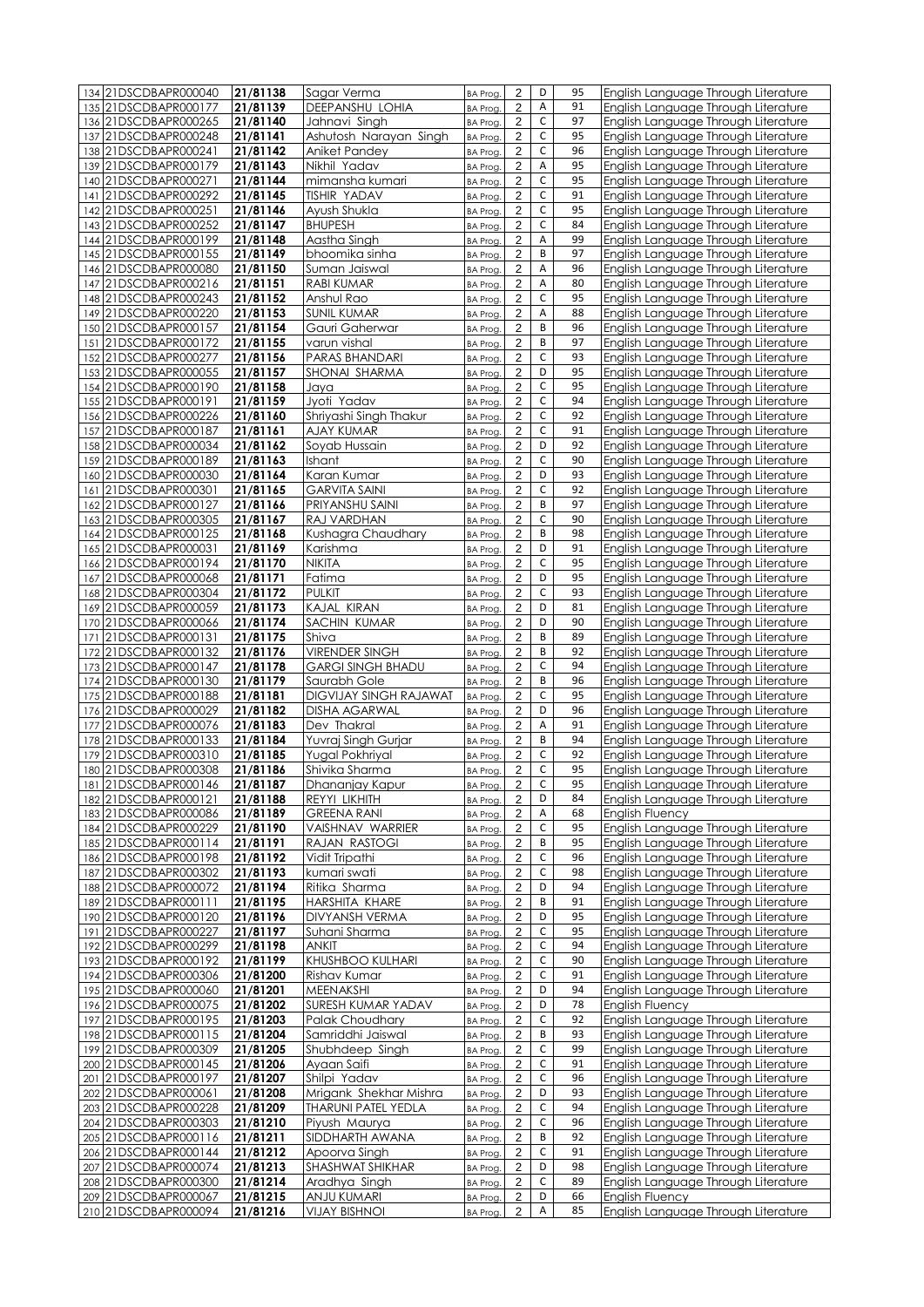| 211 21DSCDBAPR000083  | 21/81217 | ANKUSH KUMAR MIASHRA      | BA Prog.        | 2              | Α           | 79                | <b>English Fluency</b>              |
|-----------------------|----------|---------------------------|-----------------|----------------|-------------|-------------------|-------------------------------------|
| 212 21DSCDBAPR000141  | 21/81218 | Sumit Latwal              | <b>BA Prog.</b> | 2              | B           | 99                | English Language Through Literature |
| 213 21DSCDBAPR000093  | 21/81219 | Tisha Verma               | BA Prog.        | $\overline{c}$ | А           | 70                | <b>English Fluency</b>              |
| 214 21DSCDBAPR000092  | 21/81220 | <b>SHIVANSH KAUSHIK</b>   | BA Prog.        | $\overline{2}$ | A           | 74                | <b>English Fluency</b>              |
| 215 21DSCDBAPR000082  | 21/81221 | amit                      | BA Prog.        | $\overline{2}$ | Α           | 80                | English Language Through Literature |
| 216 21DSCDBAPR000085  | 21/81222 | <b>DEVANSH WALIA</b>      | BA Prog.        | $\sqrt{2}$     | A           | 75                | <b>English Fluency</b>              |
| 217 21DSCDBAPR000084  | 21/81223 | Aryan Sharma              | BA Prog.        | $\overline{c}$ | Α           | 87                | English Language Through Literature |
| 218 21DSCDBAPR000087  | 21/81224 | jayesh                    | BA Prog.        | $\overline{c}$ | A           | 80                | English Language Through Literature |
| 219 21DSCDBAPR000090  | 21/81225 | Pallavi kumari            | <b>BA Prog.</b> | $\mathbf 2$    | A           | 57                | <b>English Proficiency</b>          |
| 220 21DSCDBAPR000054  | 21/81226 | RAJKUMAR PATEL            | <b>BA Prog.</b> | $\overline{2}$ | D           | 79                | English Fluency                     |
| 221 21DSCDBAPR000081  | 21/81227 | ABHISHEK KUMAR            |                 | $\overline{2}$ | А           | 76                | <b>English Fluency</b>              |
|                       |          |                           | BA Prog.        |                | Α           | 94                |                                     |
| 222 21DSCDBAPR000109  | 21/81228 | Saiga                     | BA Prog.        | $\overline{c}$ | Α           | 91                | English Language Through Literature |
| 223 21DSCDBAPR000091  | 21/81229 | RAHAT KUMAR LAL           | BA Prog.        | $\overline{c}$ |             |                   | English Language Through Literature |
| 224 21DSCDBAPR000110  | 21/81230 | Gunika Joshi              | BA Prog.        | 2              | B           | 94                | English Language Through Literature |
| 225 21DSCDBAPR000143  | 21/81231 | vaishali Choudhary        | BA Prog.        | $\overline{c}$ | B           | 94                | English Language Through Literature |
| 226 21DSCDBAPR000089  | 21/81232 | Kushagra Sharma           | BA Prog.        | $\overline{2}$ | Α           | 72                | <b>English Fluency</b>              |
| 227 21DSCDBAPR000088  | 21/81233 | Karan Deep Singh          | <b>BA Prog.</b> | $\overline{2}$ | А           | 80                | English Language Through Literature |
| 228 21DSCDBAPR000201  | 21/81234 | ANIL NAYAK                | BA Prog.        | $\sqrt{2}$     | А           | 73                | English Fluency                     |
| 229 21DSCDBAPR000142  | 21/81236 | TANISHA TRIPATHI          | BA Prog.        | $\mathbf 2$    | B           | 93                | English Language Through Literature |
| 230 21DSCDBAPR000108  | 21/81237 | FARHAN AHMAD KHAN         | BA Prog.        | $\overline{2}$ | Α           | 86                | English Language Through Literature |
| 231 21DSCDBAPR000136  | 21/81238 | Deeksha Kaushik           | BA Prog.        | $\overline{c}$ | B           | 96                | English Language Through Literature |
| 232 21DSCDBAPR000112  | 21/81240 | Krishna Gupta             | BA Prog.        | $\overline{2}$ | B           | 96                | English Language Through Literature |
| 233 21DSCDBAPR000139  | 21/81241 | Reva Chandra              | <b>BA Prog.</b> | $\overline{2}$ | B           | 94                | English Language Through Literature |
| 234 21DSCDBAPR000106  | 21/81243 | Aaysha Khan               | BA Prog.        | $\overline{2}$ | А           | 86                | English Language Through Literature |
| 235 21DSCDBAPR000117  | 21/81244 | Tarun Kumar               | BA Prog.        | $\overline{c}$ | B           | 90                | English Language Through Literature |
| 236 21DSCDBAPR000135  | 21/81245 | <b>Biyas Mohanta</b>      | BA Prog.        | 2              | B           | 89                | English Language Through Literature |
| 237 21DSCDBAPR000113  | 21/81246 | Muskan Kumari             | BA Prog.        | $\overline{c}$ | B           | 95                | English Language Through Literature |
| 238 21DSCDBAPR000077  | 21/81247 | Palak Malik               | BA Prog.        | $\overline{c}$ | A           | 94                | English Language Through Literature |
| 239 21DSCDBAPR000065  | 21/81248 | Kimmi Tak                 | BA Prog.        | $\overline{2}$ | D           | 86                | English Language Through Literature |
| 240 21DSCDBAPR000104  | 21/81249 | <b>MISHAL AFREEN</b>      | BA Prog.        | $\overline{2}$ | A           | 83                | English Language Through Literature |
|                       |          |                           |                 |                |             | <b>Till Class</b> |                                     |
| 241 21DSCDBAPR000021  | 21/81250 | Rimpa Bijoli              | BA Prog.        | $\overline{2}$ | A           | X                 | English Fluency                     |
| 242 21DSCDBAPR000138  | 21/81251 | <b>MANISH RAJ</b>         | BA Prog.        | 2              | B           | 81                | English Language Through Literature |
| 243 21DSCDBAPR000022  | 21/81252 | Shilpi dey                | <b>BA Prog.</b> | $\overline{c}$ | А           | 81                | English Language Through Literature |
| 244 21DSCDBAPR000005  | 21/81253 | Esha Vashishitha          | <b>BA Prog.</b> | $\overline{2}$ | A           | 77                | English Fluency                     |
| 245 21DSCDBAPR000224  | 21/81254 | RAMAN SHUKLA              | BA Prog.        | $\overline{2}$ | $\mathsf C$ | 91                | English Language Through Literature |
| 246 21DSCDBAPR000100  | 21/81255 | AILIYA FATIMA NAQVI       | BA Prog.        | $\sqrt{2}$     | A           | 91                | English Language Through Literature |
| 247 21DSCDBAPR000014  | 21/81256 | RAYYIAN KHAN              | BA Prog.        | $\overline{c}$ | А           | 66                | <b>English Fluency</b>              |
| 248 21DSCDBAPR000098  | 21/81257 | Satyam Rai                | BA Prog.        | $\overline{c}$ | A           | 94                | English Language Through Literature |
| 249 21DSCDBAPR000013  | 21/81259 | RAJAT KUMAR               | <b>BA Prog.</b> | $\overline{2}$ | A           | 86                | English Language Through Literature |
| 250 21DSCDBAPR000025  | 21/81261 | Priyashi Dhiman           | BA Prog.        | $\overline{2}$ | А           | 81                | English Language Through Literature |
| 251 21DSCDBAPR000012  | 21/81262 | PRACHI SAGAR              | BA Prog.        | $\overline{2}$ | A           | 77                | English Fluency                     |
| 252 21DSCDBAPR000101  | 21/81263 | AMAAN AHMAD               | BA Prog.        | $\overline{c}$ | Α           | 88                | English Language Through Literature |
| 253 21DSCDBAPR000064  | 21/81264 | <b>DEEPIKA SINGH</b>      | BA Prog.        | $\overline{c}$ | D           | 95                | English Language Through Literature |
| 254 21DSCDBAPR000103  | 21/81266 | Barira Khan               | BA Prog.        | 2              | Α           | 81                | English Language Through Literature |
| 255 21DSCDBAPR000015  | 21/81268 | Rishabh Jain              |                 | 2              | Α           | 75                | <b>English Fluency</b>              |
| 256 21DSCDBAPR000016  | 21/81269 | SAAD KHAN                 | BA Prog.        | $\overline{2}$ | A           | 80                | English Language Through Literature |
|                       |          |                           | BA Prog.        |                |             |                   |                                     |
| 257 21 DSCDBAPR000006 | 21/81270 | HARSH                     | BA Prog.        | 2              | A           | 72                | English Fluency                     |
| 258 21DSCDBAPR000134  | 21/81271 | anshika taru              | BA Prog.        | 2              | B           | 95                | English Language Through Literature |
| 259 21DSCDBAPR000073  | 21/81272 | SAURAV KUMAR YADAV        | BA Prog.        | $\overline{c}$ | D           | 87                | English Language Through Literature |
| 260 21DSCDBAPR000140  | 21/81273 | shivam bhati              | BA Prog.        | $\overline{c}$ | B           | 93                | English Language Through Literature |
| 261 21DSCDBAPR000008  | 21/81274 | Karishma Rawat            | BA Prog.        | 2              | А           | 78                | <b>English Fluency</b>              |
| 262 21DSCDBAPR000003  | 21/81276 | <b>ASHUTOSH MISHRA</b>    | BA Prog.        | $\overline{2}$ | А           | 70                | English Fluency                     |
| 263 21DSCDBAPR000020  | 21/81278 | Suryansh Paswan           | BA Prog.        | $\sqrt{2}$     | А           | 71                | <b>English Fluency</b>              |
| 264 21DSCDBAPR000019  | 21/81279 | <b>SUDHANSHU KALAKOTI</b> | BA Prog.        | $\overline{2}$ | А           | 85                | English Language Through Literature |
| 265 21DSCDBAPR000023  | 21/81282 | Yash Tiwari               | BA Prog.        | $\sqrt{2}$     | А           | 85                | English Language Through Literature |
| 266 21DSCDBAPR000007  | 21/81283 | Himanshu Yadav            | <b>BA Prog.</b> | 2              | Α           | 69                | English Fluency                     |
| 267 21DSCDBAPR000018  | 21/81284 | sovan das adhikari        | BA Prog.        | 2              | Α           | 76                | <b>English Fluency</b>              |
| 268 21DSCDBAPR000096  | 21/81285 | akansha tiwari            | BA Prog.        | $\overline{c}$ | А           | 79                | <b>English Fluency</b>              |
| 269 21DSCDBAPR000027  | 21/81286 | Yuvraj Barthwal           | BA Prog.        | $\overline{c}$ | А           | 66                | <b>English Fluency</b>              |
| 270 21DSCDBAPR000009  | 21/81287 | KHUSHI SHARMA             | BA Prog.        | $\overline{2}$ | Α           | 83                | English Language Through Literature |
| 271 21DSCDBAPR000001  | 21/81288 | ANJAN KUMAR DAS           | BA Prog.        | 2              | А           | 69                | <b>English Fluency</b>              |
| 272 21DSCDBAPR000223  | 21/81289 | <b>RAHUL</b>              | BA Prog.        | $\overline{c}$ | $\mathsf C$ | 96                | English Language Through Literature |
| 273 21DSCDBAPR000017  | 21/81290 | Shruti Bhadoria           | BA Prog.        | 2              | Α           | 64                | <b>English Fluency</b>              |
| 274 21DSCDBAPR000062  | 21/81291 | Anjali                    | BA Prog.        | $\overline{2}$ | D           | 75                | <b>English Fluency</b>              |
| 275 21DSCDBAPR000011  | 21/81292 | <b>NIKHIL</b>             | BA Prog.        | $\overline{2}$ | А           | 75                | <b>English Fluency</b>              |
| 276 21DSCDBAPR000102  | 21/81294 | Amima Naeem               | BA Prog.        | 2              | Α           | 87                | English Language Through Literature |
| 277 21DSCDBAPR000004  | 21/81295 | DEBABRATA JANA            | BA Prog.        | $\sqrt{2}$     | A           | 79                | <b>English Fluency</b>              |
| 278 21DSCDBAPR000058  | 21/81296 | Himanshu Yadav            | BA Prog.        | $\overline{c}$ | D           | 95                | English Language Through Literature |
| 279 21DSCDBAPR000057  | 21/81297 | HIMANSHU YADAV            | BA Prog.        | 2              | D           | 91                | English Language Through Literature |
| 280 21DSCDBAPR000026  | 21/81298 | Simran Saini              | BA Prog.        | $\sqrt{2}$     | А           | 86                | English Language Through Literature |
| 281 21DSCDBAPR000024  | 21/81299 | <b>JITIN TOJAN</b>        | BA Prog.        | $\overline{2}$ | Α           | 89                | English Language Through Literature |
| 282 21DSCDBAPR000010  | 21/81301 | <b>KRITARTH JAIN</b>      | BA Prog.        | $\sqrt{2}$     | А           | 75                | <b>English Fluency</b>              |
| 283 21DSCDBAPR000002  | 21/81302 | ASHUTOSH KUMAR PAMDEY     | BA Prog.        | $\overline{2}$ | А           | 78                | <b>English Fluency</b>              |
| 284 21DSCDBAPR000225  | 21/81303 | SABAVATH MAHESH           | BA Prog.        | $\sqrt{2}$     | C           | 89                | English Language Through Literature |
| 285 21 DSCDBAPR000297 | 21/81304 | Vishali Pandit            | <b>BA Prog.</b> | 2              | C           | 74                | <b>English Fluency</b>              |
| 286 21DSCDBAPR000039  | 21/81305 | MEJAR                     | BA Prog.        | $\overline{c}$ | D           | 96                | English Language Through Literature |